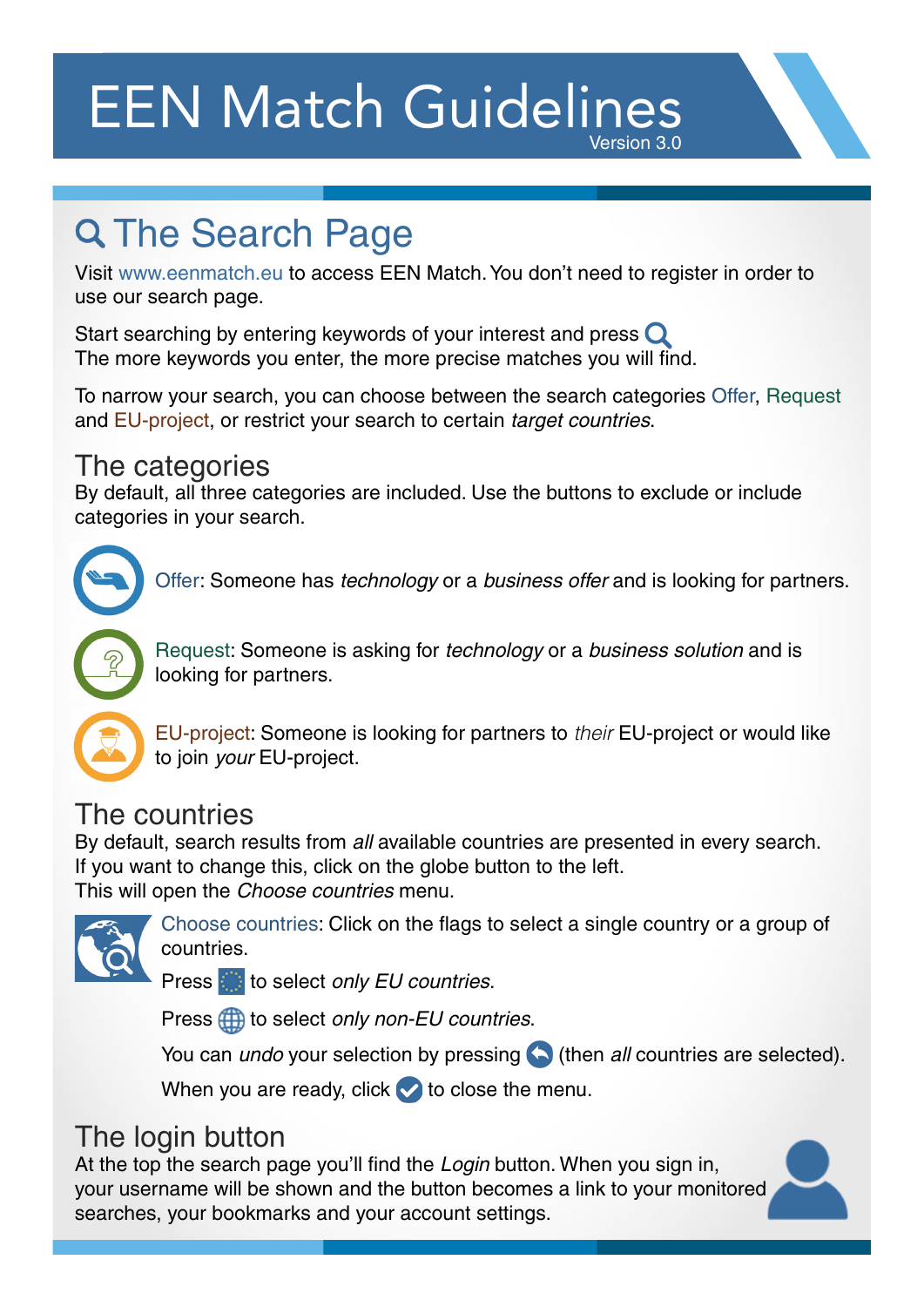### The result list

A successful search will generate a result list of cooperation opportunities matching your criteria. Each match is presented in a box showing an excerpt.

To read more about a match, just click on the box to open a new browser tab with the *profile page* for that match.

The estimated relevance for each match is shown by a percentage figure in the box.



Means all your keywords are found, mainly in the summary.

Means all your keywords are found, mainly in the description.

Means all your keywords are found in the remaining text fields.



Means that some of your keywords are found.



Means that parts of some of your keywords are found.

### Monitor a search

After each search, a *Save search-*button will become visible. Press the button to save your search. All saved searches will also be *monitored.*

A monitored search will be performed *automatically* every Tuesday, and if the search shows any new matches, you will be notified via email.

You can save up to five searches that will be shown on the *My searches* page.



Save search: In order to save your searches, you need to be logged in. If you are not logged in when you press this button, you will be redirected to the login page, and then (after you sign in) to the *My searches* page.

In order to manage all your saved searches, click the button  $\sim$  on the search page. If you are on a profile page, click  $\bf{Q}$  to get back to the search page.

New partnership proposals are added to our database every day. Saving and monitoring your most important searches will guarantee that you never miss an opportunity to form new, valuable partnerships.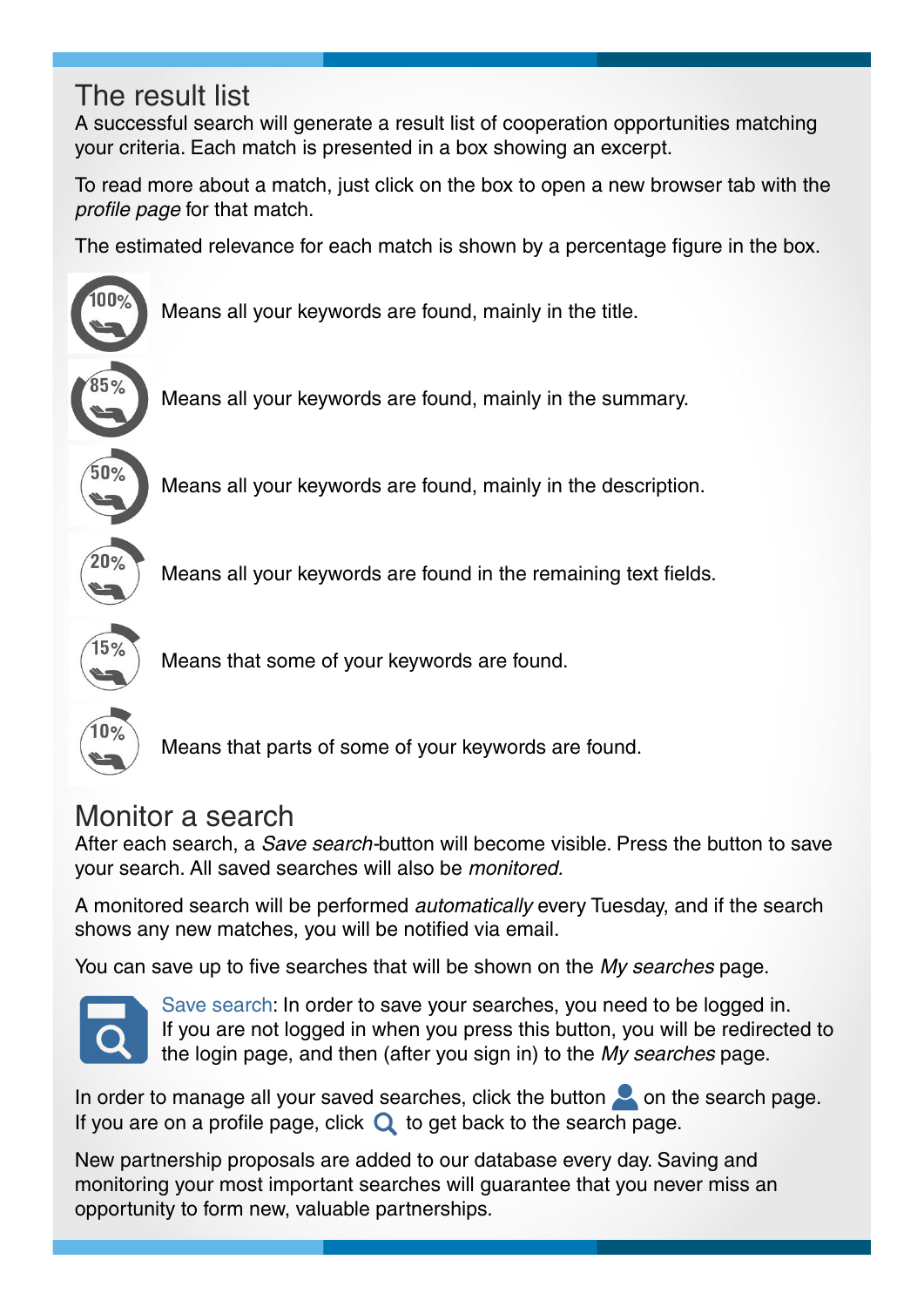## **谷 The Profile Page**

A *profile* is a detailed presentation of a partnership proposal. Every match shown in the result list has its own *profile page.*

When you find an interesting cooperation opportunity in the result list, just click on it to open the profile page in a new browser tab.

At the top of each profile page you will find some general information:

- The type of profile (Offer, Request or EU-project).
- The POD reference (a unique profile ID used by Enterprise Europe Network).
- The profile creation date.
- The country of origin.

### Buttons on the profile page

Press **the l** to print the profile. This will open the print dialogue and generate a printer friendly profile page. Not available on smartphones and tablets.

Press  $\blacklozenge$  to save the profile (you will be asked to log in). You can access your saved favourites from *My favourites*.

Press  $\bigcirc$  to do a new search. This will open the search page in the same browser tab.

#### **Connect**

The most important button is *Connect*, which is shown below. This button enables you to get in touch with the *profile owner*, which is the first step towards forming a new business partnership.

### **CONNECT**

This button opens a page that helps you compose a message to your EEN contact person.

Initial communication between you and the profile owner always goes through Enterprise Europe Network (EEN). The service is free of charge, but in order to connect, you need to register on the website, sign in, and find your nearest EEN contact.

#### Send email to EEN

When you click the *Connect*-button, you will find a few questions that help you supply your contact with relevant information about your business and the type of partnership and agreement you seek.

But before you start on the questions, you should take a look at your contact information (which is shown on the page) and make sure it is up to date. Use the *Update*-button to save the information. You can also update this information from *Settings*. The website automatically searches for your nearest EEN office and shows that to you.

When you are ready, click **Send email** 

If you regret or would like to send the email later, press  $\bullet$  to go back to the profile page (where you can bookmark the profile with which makes it easy to find again).

To go back to the search page and do a new search, simply press  $\mathbf Q$ .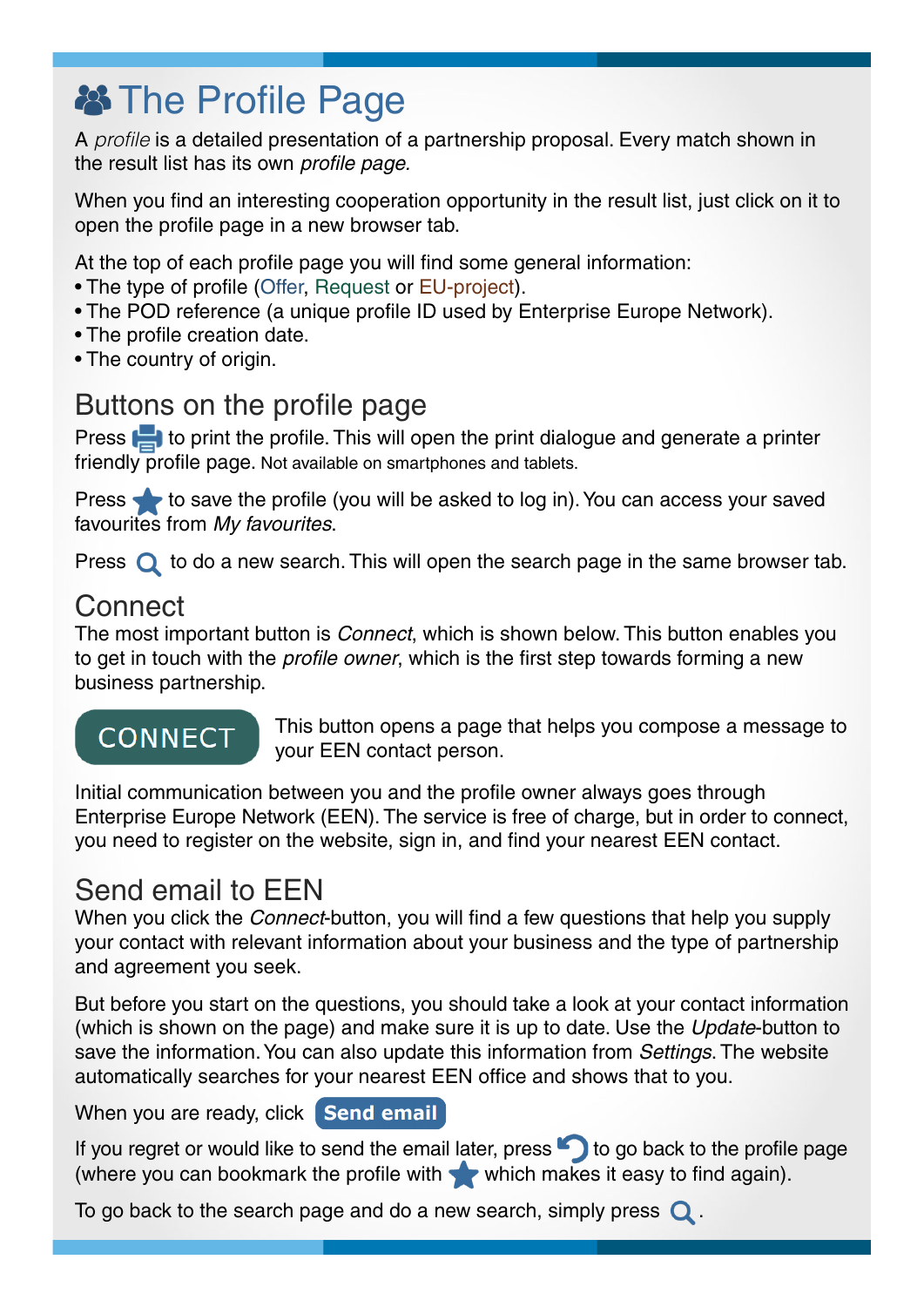# **A** Register and sign in

You need to be logged in at EEN Match in order to use the most essential features (monitoring searches, saving favourites, and connecting). Whenever some part of the website needs you to log in, you will be automatically redirected to the *login page*. Fill in your username or email and password. Then press the *Log in*-button.

Before you can log in, you need to register as a user of the website. In order to do that, you need to have a valid email address.

To register, go to the login page (click  $\sim$  from the search page), then click on the blue link that says Register, choose a username and fill in your email address. Press the blue *Register*-button to continue. You will then receive a confirmation email with a link to a page where you can choose a password. Follow that link, then choose a password wisely, and click the blue *Reset Password*-button which completes the registration.

#### Want a new password?

If you are unable to sign in, go to the login page (click  $\sim$  from the search page), then click on the blue link that says Lost your password? and fill in your username or your email address. Press the blue *Get New password*-button and you will receive an email with a link to a page where you can choose a password. Follow that link, then choose a password wisely, and click the blue *Reset Password*-button.

If you *are* signed in and just want a new password, go to *Settings* (click **follom** the search page, and then click **(b)**. There you will the *Manage password-button.* 

# **aMy Searches**

To manage your monitored searches, click  $\blacktriangle$  from the search page to sign in, or click **if** you are viewing your bookmarks or your settings.

For each of your saved searches, you will see two buttons:

- $\circled{c}$  will redirect you to the search page and perform this search again.
- **W** will remove this search from your list of monitored searches.
- If you remove all your saved searches, you will no longer receive any emails*.*

# **\*My bookmarks**

To manage your saved favourites (i.e. your *bookmarks*), click **from** the search page to sign in, then click  $\bullet$  to open the list of bookmarks. The colours of the bookmarks indicate the type of profile (Offer, Request or EU-project).

For each bookmarked profile there is an excerpt box with the following buttons:

Click  $\blacksquare$  to open this profile (the colour of the button depends on the type of profile).

Click  $\star$  to remove this profile from your bookmarks.

You can save up to five favourite profiles that will be shown on the bookmark list.